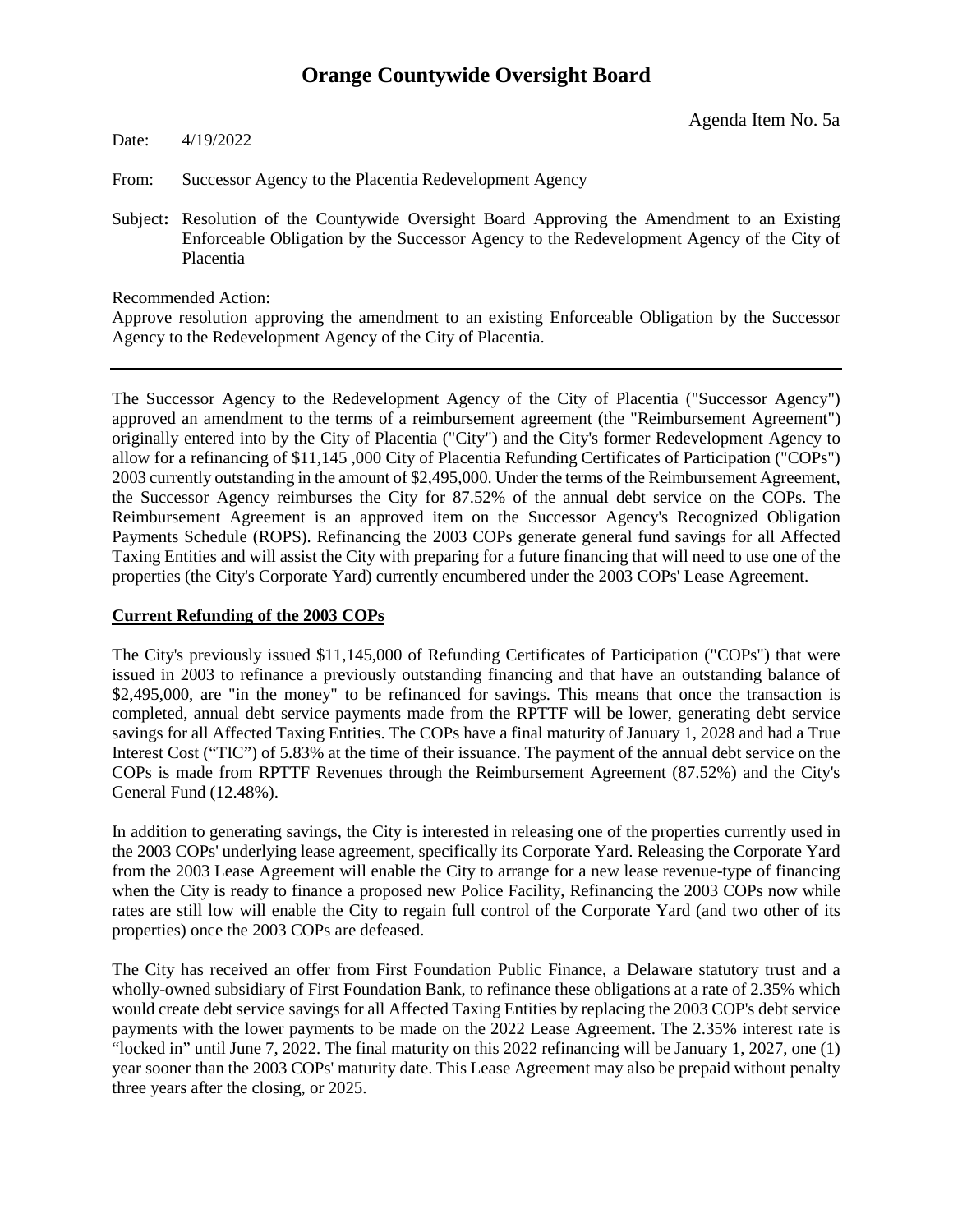### **Fiscal Impact**

The Gross Savings have been estimated by the City's Municipal Advisor, Kosmont Transactions Services, to be estimated to be approximately \$21,853 per year to be shared by all the Affected Taxing Entities, including the City, with estimated Net Present Value savings of approximately \$98,369, or NPV savings of approximately 4% of the currently outstanding balance, plus fully retire the COPs, and therefore the Reimbursement agreement on the ROPS, one (1) year earlier than the current final maturity.

### Agency Contact

Dan Massiello Jeannette Ortega City Staff Consultant Assistant to the City Administrator Kosmont Transactions Services City of Placentia Phone: (858) 220-3445 Phone: (714) 993-8264 Email: [dmassiello@kosmont.com](mailto:dmassiello@kosmont.com) Email: [jortega@placentia.org](mailto:jortega@placentia.org)

### Attachments

- Attachment No. 1: Oversight Board Resolution Approving an Amendment to an Existing Enforceable Obligation
- Attachment No. 2: Approved Placentia Successor Agency Resolution No. RSA-2022-02 for Approving the Form of and Authorizing the Execution and Delivery of a Site Lease Agreement and Amendment to Amended and Restate Reimbursement Agreement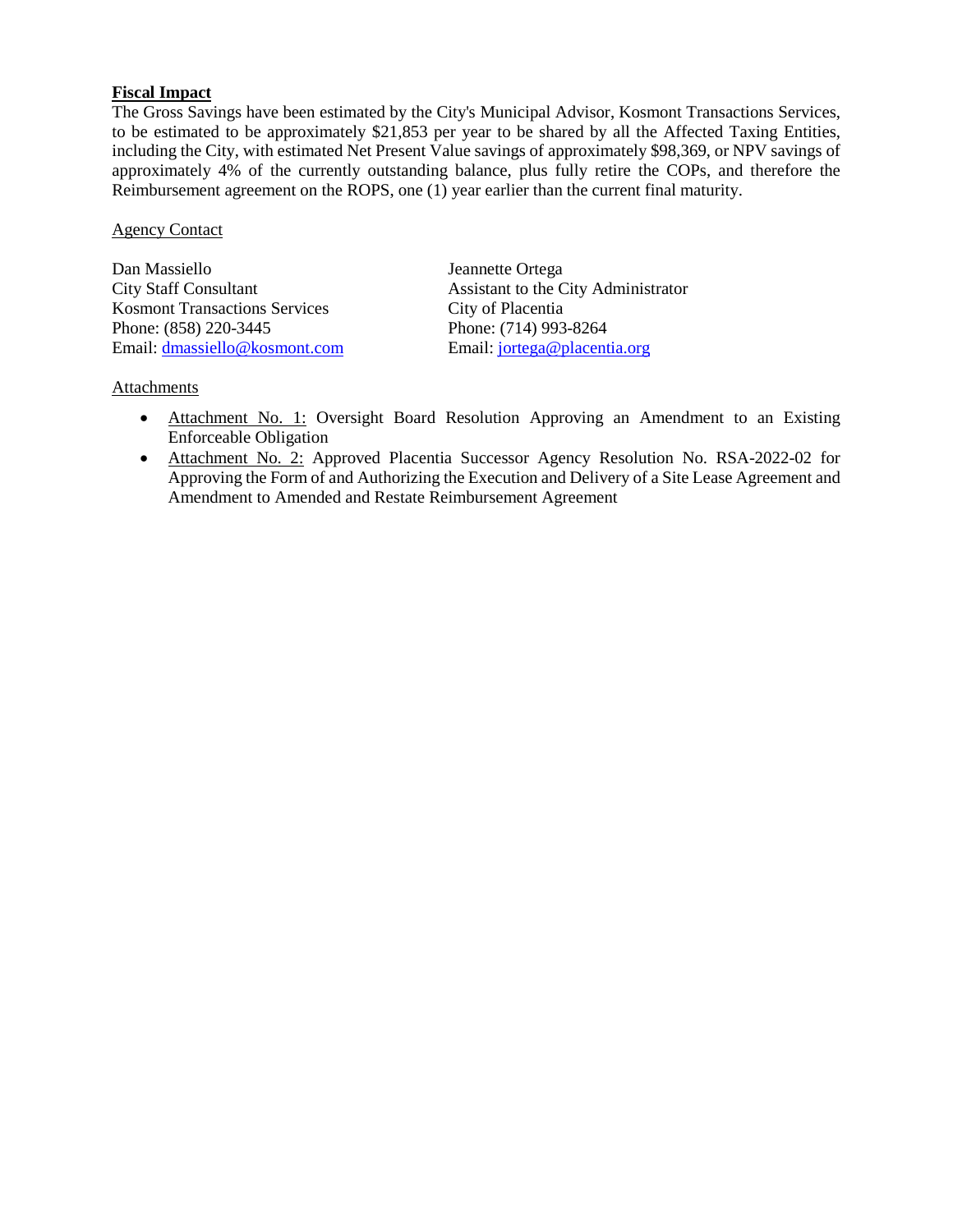### **RESOLUTION OF THE ORANGE COUNTYWIDE OVERSIGHT BOARD RESOLUTION NO. \_\_\_\_\_\_\_\_\_**

### A RESOLUTION OF THE ORANGE COUNTYWIDE OVERSIGHT BOARD WITH OVERSIGHT OF THE SUCCESSOR AGENCY TO THE CITY OF PLACENTIA APPROVING THE AMENDMENT TO AN EXISTING ENFORCEABLE OBLIGATION BY THE SUCCESSOR AGENCY TO REDEVELOPMENT AGENCY OF THE CITY OF PLACENTIA

**WHEREAS,** pursuant to Section 34172(a) of the California Health and Safety Code (unless otherwise noted, all Section references hereinafter being to such Code), the Redevelopment Agency of the City of Placentia (the "Former Agency") has been dissolved and no longer exists as a public body, corporate and politic, and pursuant to Section 34173, the Successor Agency to Redevelopment Agency of the City of Placentia (the "Successor Agency") has become the successor entity to the Former Agency;

**WHEREAS,** prior to the dissolution of the Former Agency, the Former Agency entered into that certain Amended and Restated Reimbursement Agreement, dated as of November 1, 2003 (the "Reimbursement Agreement"), by and between the City of Placentia (the "City") and the Former Agency, pursuant to which the Former Agency pledged tax increment revenues to reimburse the City for lease payment made by the City under a Lease Agreement, dated as of November 1, 2003, related to the City's Certificates of Participation (2003 Refunding and Improvement Project);

**WHEREAS,** Section 34177.5 authorizes the Successor Agency to amend existing enforceable obligations for the purpose of achieving debt service savings within the parameters set forth in Section  $34177.5(a)(3)$  (the "Savings Parameters");

**WHEREAS,** to determine compliance with the Savings Parameters, the Successor Agency has prepared an analysis of the potential savings that will accrue to the Successor Agency and to applicable taxing entities as a result of the amendment to the Reimbursement Agreement (the "Independent Municipal Advisor's Debt Service Analysis");

**WHEREAS,** the Successor Agency has adopted Resolution No. \_\_\_\_\_ on April 12, 2022 (the "Successor Agency Resolution"), approving the amendment to the Reimbursement Agreement and the form of and authorize the execution and delivery of the Amendment to Amended and Restated Reimbursement Agreement (the "Amendment"), by and between the Successor Agency and the City;

**WHEREAS,** pursuant to Section 34177.5(f) and Section 34180(b), the amendment to the Reimbursement Agreement is subject to the approval of the Orange Countywide Oversight Board (the "Oversight Board");

**WHEREAS**, this Oversight Board desires to approve all matters relating to the amendment to the Reimbursement Agreement as required by Sections 34177.5(f), 34179(j) and 34180 of the California Health and Safety Code.

NOW, THEREFORE, BE IT RESOLVED BY THE ORANGE COUNTYWIDE OVERSIGHT BOARD:

**Section 1.** The foregoing recitals are incorporated into this Resolution by this reference, and constitute a material part of this Resolution.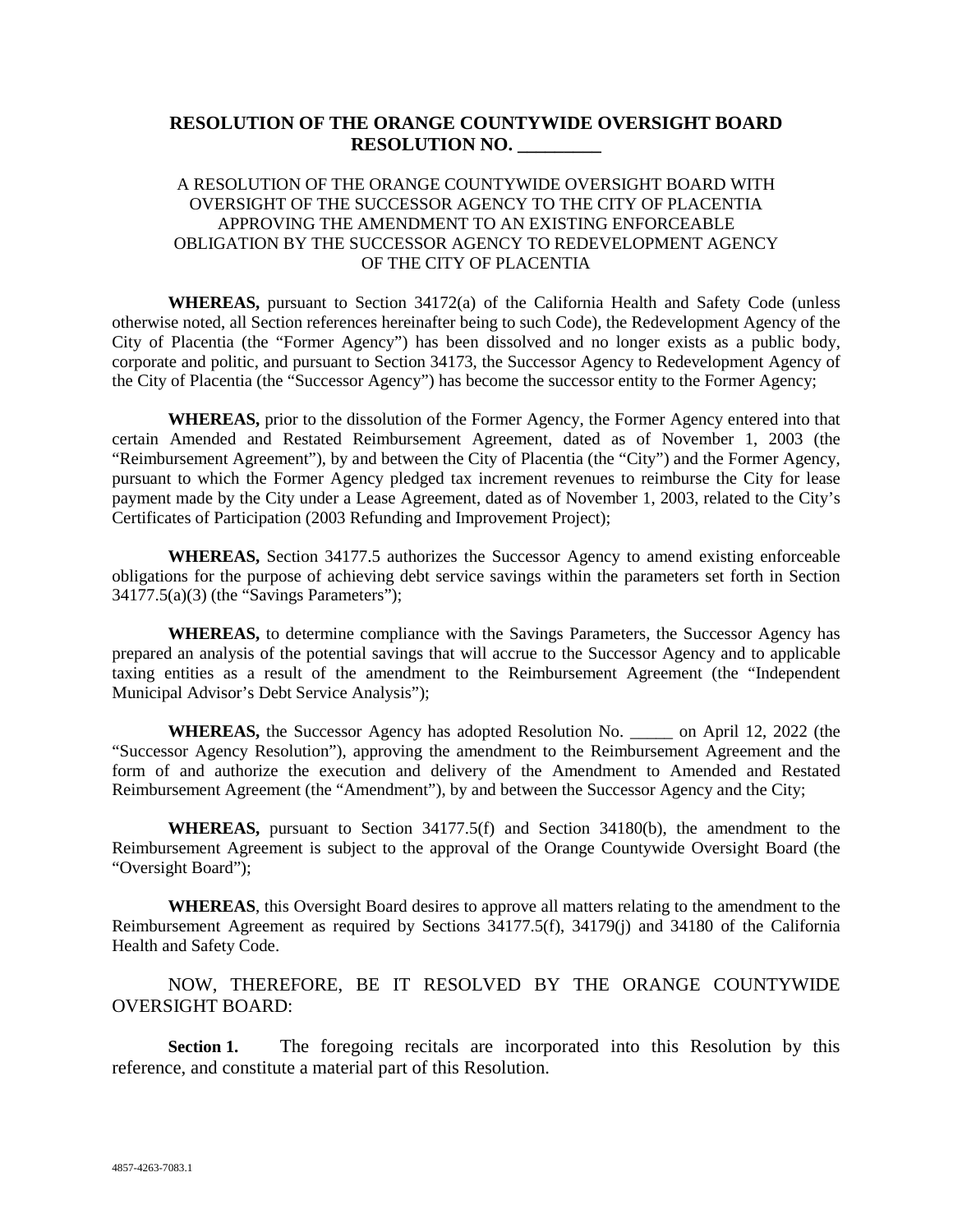**Section 2.** The Oversight Board hereby approves the Successor Agency Resolution. The amendment to the Reimbursement Agreement pursuant to the Amendment, and the pledge of property tax revenues to the reimbursement obligations of the Successor Agency under the Reimbursement Agreement, as amended pursuant to the Amendment in the form submitted herewith, is hereby approved.

**Section 3.** The Successor Agency is authorized and directed to prepare, approve and execute such other documents and any additional agreements as may be required to carry out the purposes hereof and of the Successor Agency Resolution approving the amendment to the Reimbursement Agreement and related documents without the need for any further approval from the Oversight Board.

Section 4. The Chairman of the Oversight Board and the other officers and members of staff having responsibility for the affairs of the Oversight Board are hereby authorized and directed to execute such documents and certificates as they determine are necessary or appropriate to assist the Successor Agency in the amendment to the Reimbursement Agreement. Every act and matter approved herein is subject to full compliance by the Successor Agency with California Health and Safety Code Section 34177.5 and any and all other applicable law.

**Section 5.** The Successor Agency is authorized to recover its related costs in connection with the transaction approved hereby.

**Section 6.** The Clerk of the Board shall certify to the adoption of this Resolution.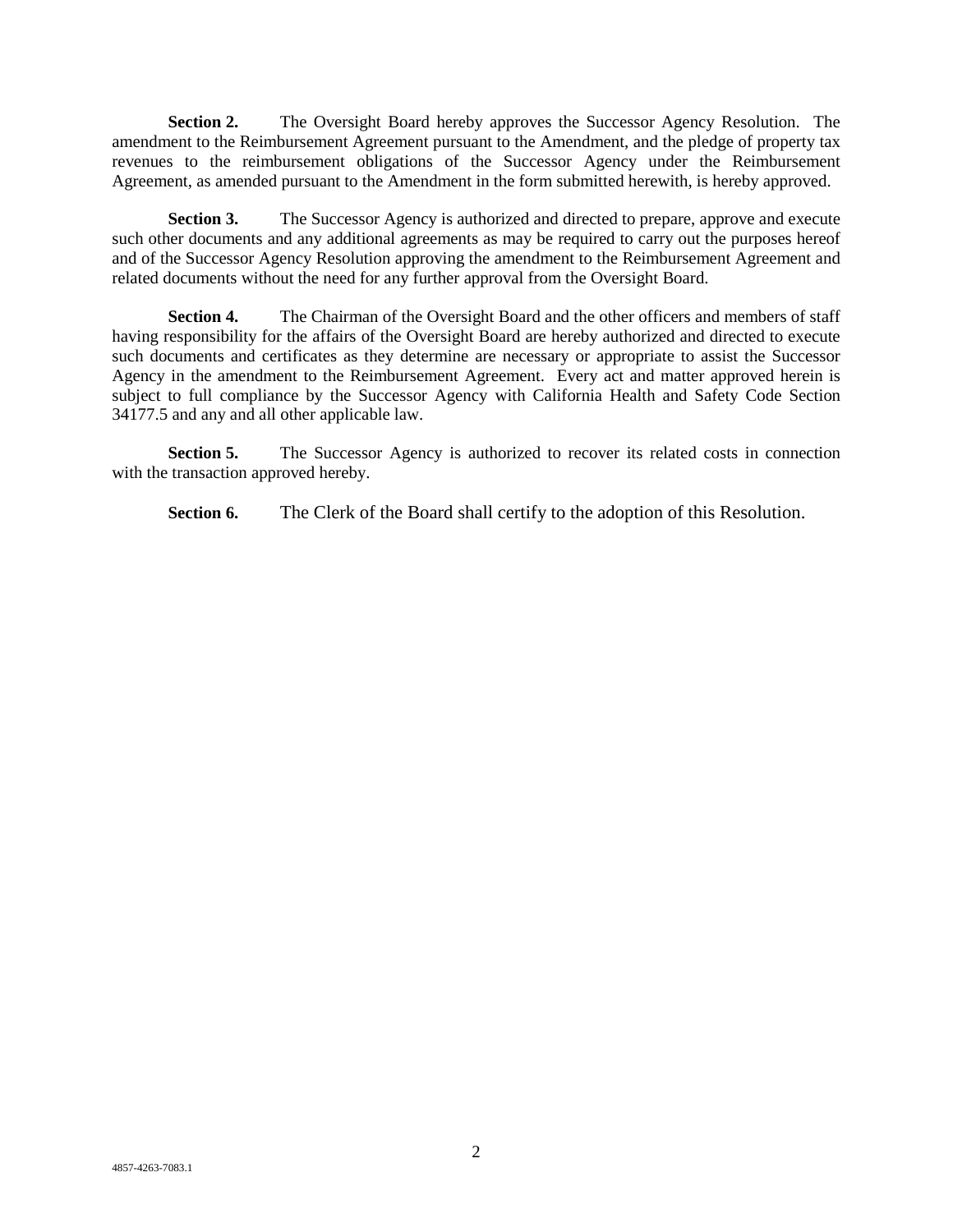#### **RESOLUTION NO. R-2022-18**

RESOLUTION OF THE CITY COUNCIL OF THE CITY OF PLACENTIA APPROVING THE TERMS OF A PRIVATE PLACEMENT, APPROVING THE FORM OF AND AUTHORIZING THE EXECUTION AND DELIVERY OF A SITE LEASE, A LEASE AGREEMENT, AMENDMENT TO **RESTATED AMENDED AND REIMBURSEMENT** AGREEMENT AND AN ESCROW DEPOSIT AND TRUST AGREEMENT, AND AUTHORIZING OTHER MATTERS **RELATING THERETO** 

**WHEREAS**, the City of Placentia (the "City") is a municipal corporation and a charter city duly organized and existing under and pursuant to the Constitution and laws of the State of California; and

**WHEREAS,** it has been proposed that Municipal Finance Corporation, a corporation duly organized and validly existing under and by virtue of the laws of the State of California (the "Corporation") assist the City in refinancing the Certificates of Participation (2003 Refunding and Improvement Project) (the "2003 COPs"); and

**WHEREAS**, the City has received, and desires to accept, a bid for a private placement with First Foundation Public Finance, a Delaware statutory trust and a whollyowned subsidiary of First Foundation Bank ("First Foundation"); and

**WHEREAS, in connection therewith, the City Council of the City (the "City** Council") wishes to proceed with a lease financing in the manner set forth in that certain Lease Agreement described below; and

**WHEREAS, the City will lease to the Corporation certain real property (the "Leased** Property") pursuant to a Site Lease (the "Site Lease") and the Corporation, concurrently with the execution of the Site Lease, will sublease the Leased Property back to the City pursuant to a Lease Agreement (the "Lease Agreement") in consideration for rental payments and assign certain rights and the rental payments under the Lease Agreement to First Foundation;

NOW, THEREFORE, THE CITY COUNCIL OF THE CITY OF PLACENTIA FINDS, **RESOLVES, AND ORDERS AS FOLLOWS:** 

Section 1. The City Council finds that all of the facts set forth in the Recitals are true and correct, and are incorporated herein by reference.

The City Council hereby approves an aggregate principal amount of Section 2. lease payments under the Lease Agreement not to exceed \$2,500,000.

**Section 3.** The City Council hereby accepts the First Foundation interest rate of 2.35% (assuming no default) for the proposed private placement, subject to the

Resolution R-2022-18 Page 1 of 4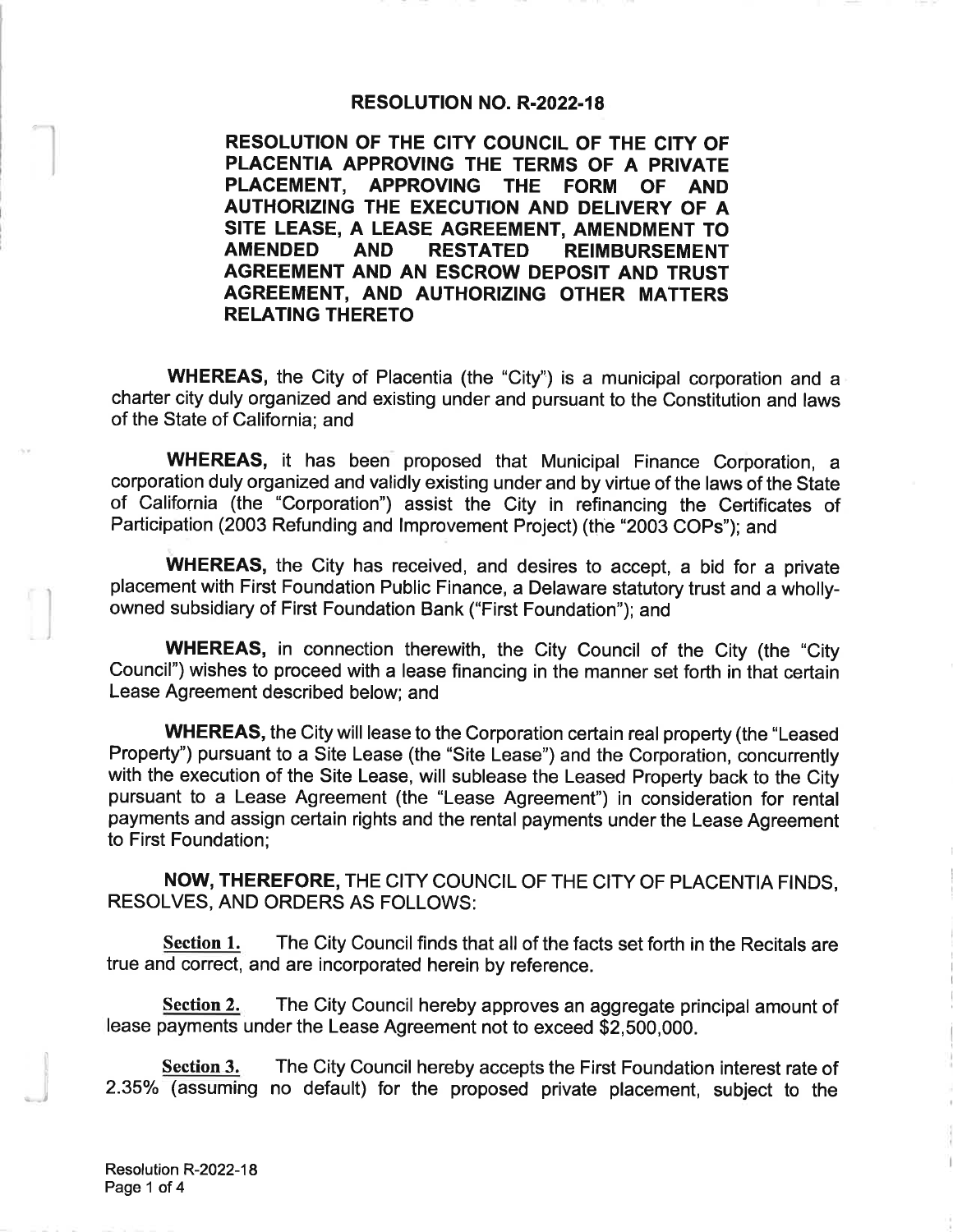authorizations and limitations set forth herein and final delivery of the documents authorized hereby.

the City Council hereby acknowledges receipt of the good faith Section 4. estimates of certain information required by Senate Bill 450 (Chapter 625 of the 2017-2018 Session of the California Legislature) as set forth in Exhibit A attached hereto.

The City Council hereby approves the form of Site Lease, Section 5. substantially in the form presented to the City Council and on file with the City Clerk, with such revisions, amendments and completions as shall be approved by the Mayor, the City Administrator, the Finance Director and any of their respective designees (each a "Responsible Officer"), with the advice of special counsel to the City, such approval to be conclusively evidenced by the execution and delivery thereof.

Section 6. The City Council hereby approves the form of Lease Agreement. substantially in the form presented to the City Council and on file with the City Clerk, with such revisions, amendments and completions as shall be approved by a Responsible Officer, with the advice of special counsel to the City, such approval to be conclusively evidenced by the execution and delivery thereof

The City Council hereby approves the form of Escrow Deposit and Section 7. Trust Agreement, substantially in the form presented to the City Council and on file with the City Clerk, with such revisions, amendments and completions as shall be approved by a Responsible Officer, with the advice of special counsel to the City, such approval to be conclusively evidenced by the execution and delivery thereof.

**Section 8.** The City Council hereby approves the form of Amendment to Amended and Restated Reimbursement Agreement, substantially in the form presented to the City Council and on file with the City Clerk, with such revisions, amendments and completions as shall be approved by a Responsible Officer, with the advice of special counsel to the City, such approval to be conclusively evidenced by the execution and delivery thereof.

Section 9. In connection with the private placement, the City Council hereby approves the appointment of Nixon Peabody LLP to perform special counsel services, Kosmont Transactions Services, Inc., to perform Municipal Advisor services. Any Responsible Officer is hereby authorized and directed to enter into professional services agreements with each of the foregoing.

Section 10. Each Responsible Officer and other officers of the City are hereby authorized and directed, jointly and severally, for and in the name on behalf of the City, to execute and deliver a placement agent agreement, and any and all other agreements, assignments, documents, certificates and other instruments, and to do any and all things and take any and all actions which may be necessary or advisable in their discretion, to carry out and give effect to the actions which the City has approved in this Resolution.

**Section 11.** All actions heretofore taken by any Responsible Officer or any officer, employee or agent of the City in connection with or related to any of the agreements referred to herein, are hereby approved, confirmed and ratified.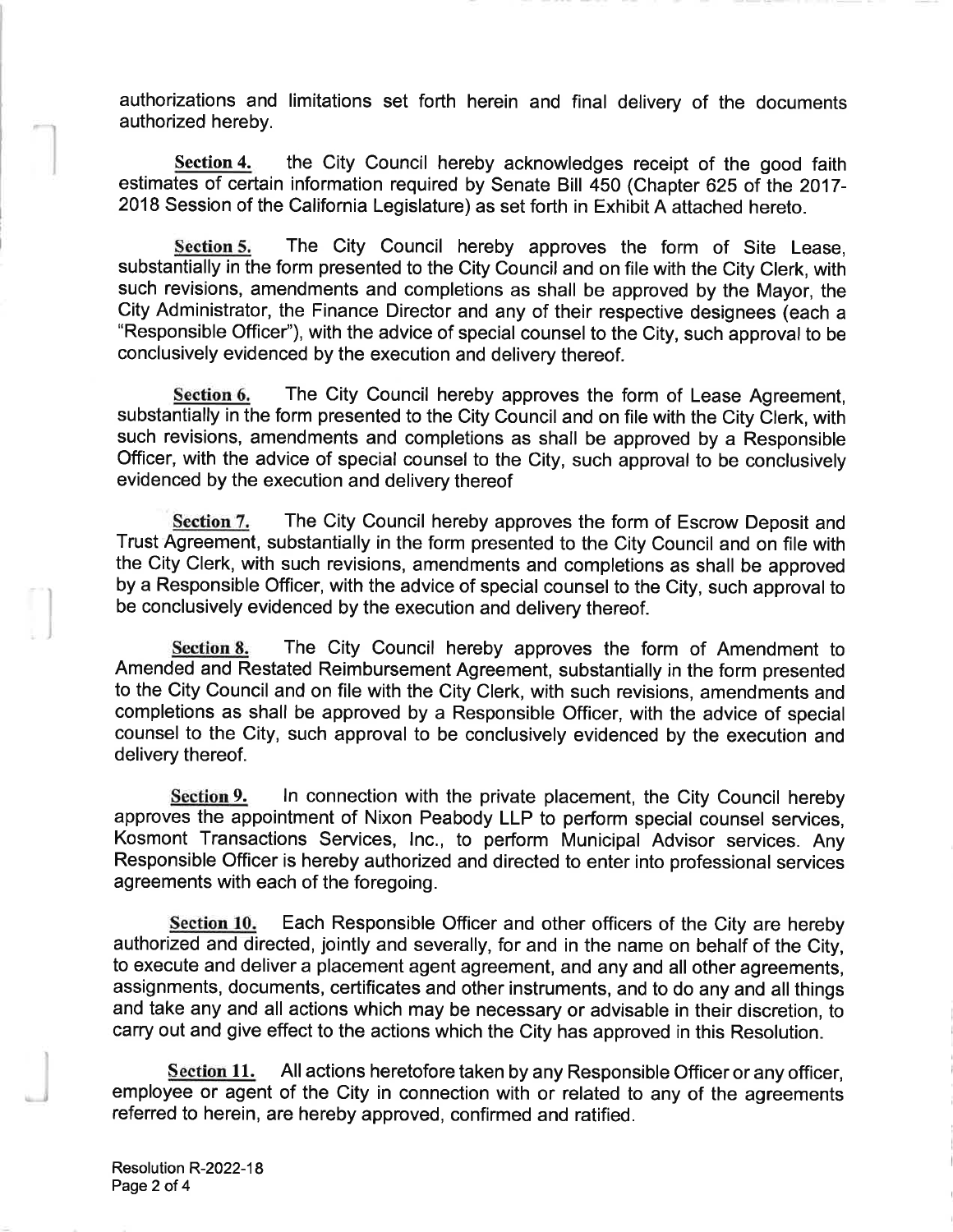This Resolution may be executed with electronic signatures in Section 12. accordance with the Government Code of the State of California, Section 16.5. Such electronic signatures will be treated in all respects as having the same effect as an original signature.

Section 13. This Resolution becomes effective immediately upon adoption.

PASSED, APPROVED, AND ADOPTED this 12<sup>th</sup> Day of April 2022.

Rhonda Shader, Mayor

Attest:

Robert S. McKinnell, City Clerk

**STATE OF CALIFORNIA COUNTY OF ORANGE** 

I, Robert S. McKinnell, City Clerk of the City of Placentia, do hereby certify that the foregoing Resolution was adopted at a Special meeting of the City Council of the City of Placentia, held on the 12<sup>th</sup> day of April 2022 by the following vote:

**None** 

**None** 

Wanke

AYES: Councilmember: **NOES:** Councilmember: **ABSENT:** Councilmember: Councilmember: **ABSTAIN:** 

Green, Smith, Yamaguchi, Shader

Kobert SNoffmnel

Robert S. McKinnell, City Clerk

APPROVED AS TO FORM:

Christian L. Bettenhausen, City Attorney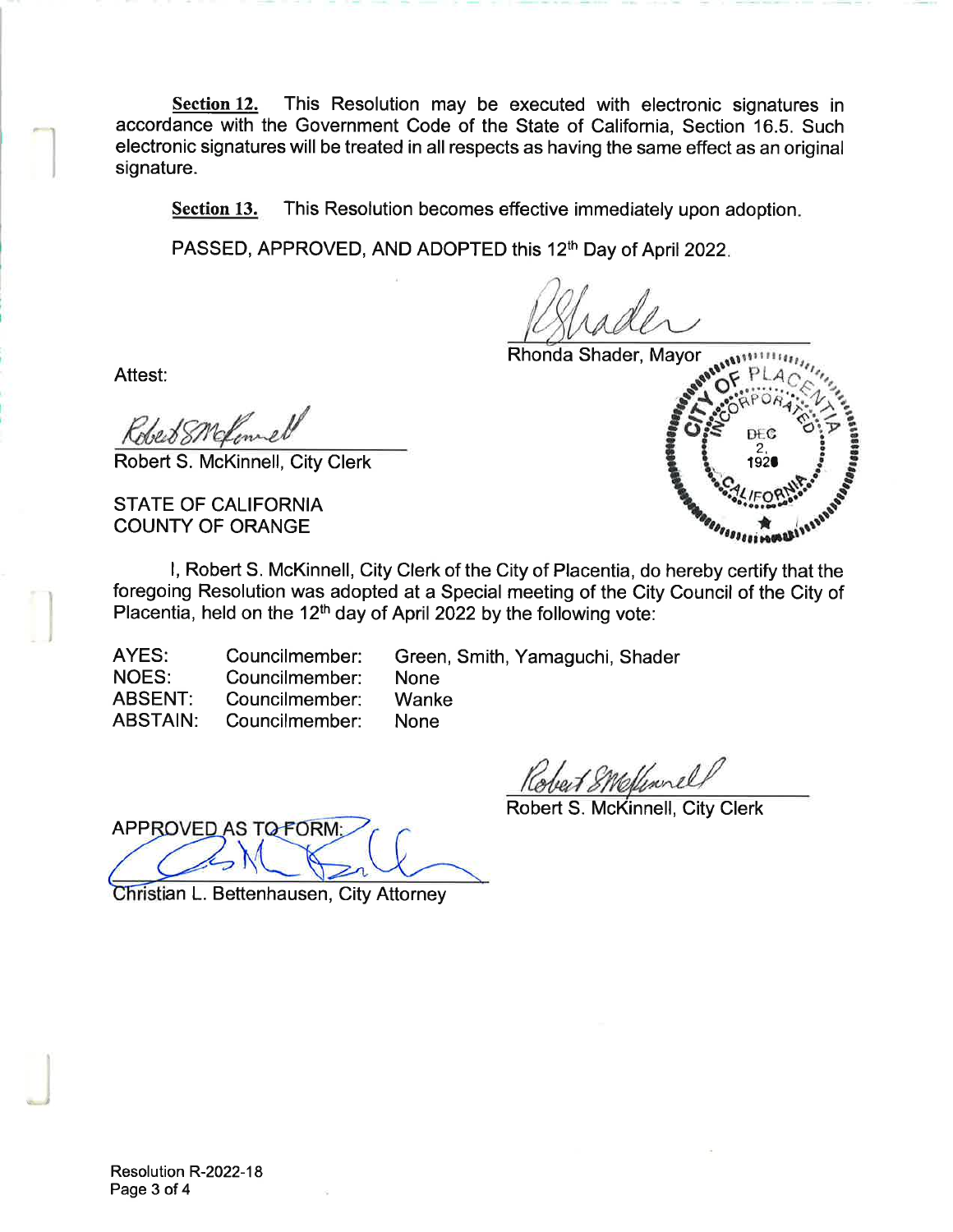# **EXHIBIT A**

# **Good Faith Estimates**

The following information was obtained from Kosmont Transactions Services, Inc., serving as municipal advisor to the City, and is provided in compliance with Senate Bill 450 (Chapter 625 of the 2017-2018 Session of the California Legislature) with respect to the Lease Agreement:

 $1<sub>1</sub>$ True Interest Cost of the Lease Agreement. A good faith estimate of the true interest cost of the Lease Agreement, which means the rate necessary to discount the amounts payable on the respective principal and interest payment dates to the purchase price received for the Lease Agreement, is 2.3501%.

 $2<sub>1</sub>$ Finance Charge of the Lease Agreement. A good faith estimate of the finance charge of the Lease Agreement, which means the sum of all fees and charges paid to third parties, is \$123,500.00.

3. Amount of Proceeds to be Received. A good faith estimate of the amount of proceeds expected to be received for sale of the Lease Agreement less the finance charge of the Lease Agreement described in 2 above and any reserves or capitalized interest paid or funded with proceeds of the Lease Agreement, is \$2,017,677.97

 $4<sub>1</sub>$ Total Payment Amount. A good faith estimate of the total payment amount. which means the sum total of all payments the City will make to pay debt service on the Lease Agreement plus the finance charge of the Lease Agreement described in paragraph 2 above not paid with the proceeds of the Lease Agreement, calculated to the final maturity of the Lease Agreement, is \$2,270,216.37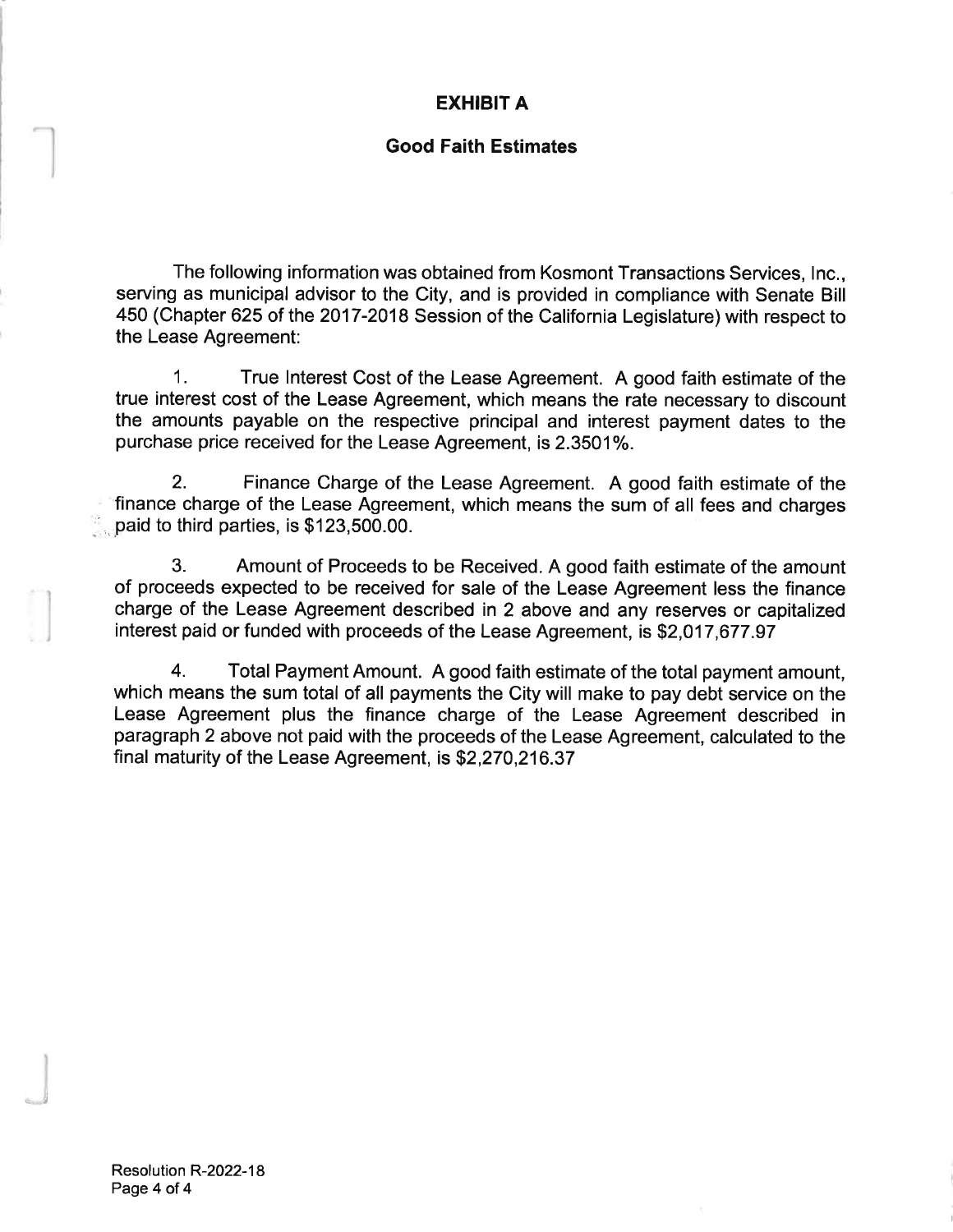#### **RESOLUTION NO. RSA-2022-02**

A RESOLUTION OF THE SUCCESSOR AGENCY TO THE REDEVELOPMENT AGENCY OF THE CITY OF PLACENTIA APPROVING AN AMENDMENT TO AN EXISTING **ENFORCEABLE OBLIGATION, REQUESTING OVERSIGHT** BOARD APPROVAL OF THE AMENDMENT TO AN **EXISTING ENFORCEABLE OBLIGATION. AND PROVIDING FOR OTHER MATTERS PROPERLY RELATING THERETO** 

WHEREAS, pursuant to Section 34172(a) of the California Health and Safety Code (unless otherwise noted, all Section references hereinafter being to such Code), the Redevelopment Agency of the City of Placentia (the "Former Agency") has been dissolved and no longer exists as a public body, corporate and politic, and pursuant to Section 34173, the Successor Agency to Redevelopment Agency of the City of Placentia (the "Successor Agency") has become the successor entity to the Former Agency;

**WHEREAS, prior to the dissolution of the Former Agency, the Former Agency** entered into that certain Amended and Restated Reimbursement Agreement, dated as of November 1, 2003 (the "Reimbursement Agreement"), by and between the City of Placentia (the "City") and the Former Agency, pursuant to which the Former Agency pledged tax increment revenues to reimburse the City for lease payment made by the City under a Lease Agreement, dated as of November 1, 2003, related to the City's Certificates of Participation (2003 Refunding and Improvement Project);

**WHEREAS, Section 34177.5 authorizes the Successor Agency to amend existing.** enforceable obligations for the purpose of achieving debt service savings within the parameters set forth in Section 34177.5(a)(3) (the "Savings Parameters");

**WHEREAS, to determine compliance with the Savings Parameters, the Successor** Agency has prepared an analysis of the potential savings that will accrue to the Successor Agency and to applicable taxing entities as a result of the amendment to the Reimbursement Agreement (the "Independent Municipal Advisor's Debt Service Analysis");

**WHEREAS**, the Successor Agency desires at this time to approve the amendment to the Reimbursement Agreement and to approve the form of and authorize the execution and delivery of the amendment to the Reimbursement Agreement;

**WHEREAS**, pursuant to Section 34177.5(f) and Section 34180(b), the amendment to the Reimbursement Agreement is subject to the approval of the Orange Countywide Oversight Board (the "Oversight Board");

Resolution RSA-2022-02 Page 1 of 3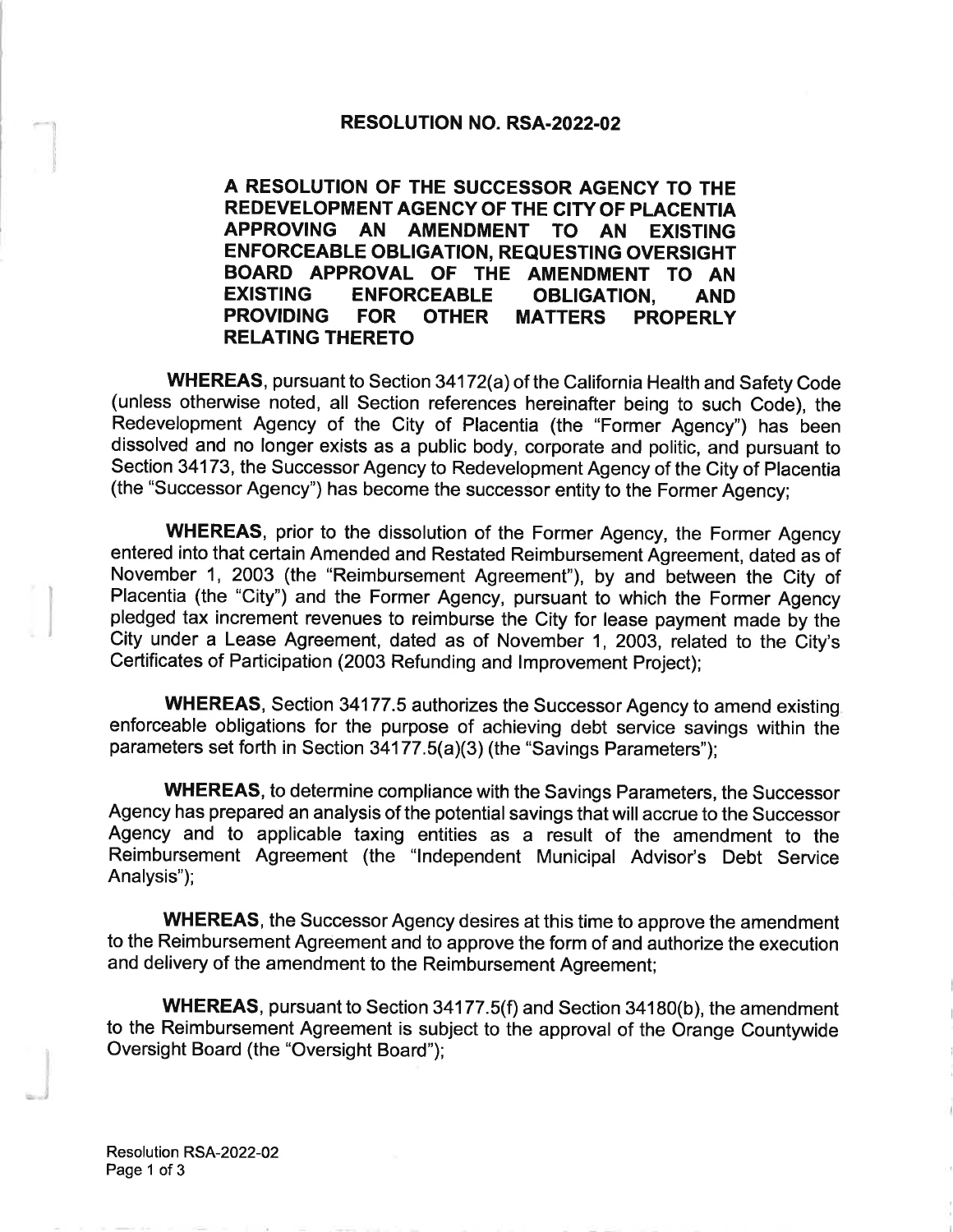NOW, THEREFORE, the Successor Agency to Redevelopment Agency of the City of Placentia RESOLVES as follows:

Determination of Savings. The Successor Agency has determined that  $1<sub>1</sub>$ there are potential savings available to the Successor Agency and to applicable taxing entities in compliance with the Savings Parameters by the amendment to the Reimbursement Agreement, all as evidenced by the Independent Municipal Advisor's Debt Service Analysis on file with the Secretary of the Successor Agency, which Independent Municipal Advisor's Debt Service Analysis is hereby approved.

Approval of Amendment to the Reimbursement Agreement. The Successor 2. Agency hereby approves the Amendment to the Reimbursement Agreement. Each of the Mayor of the City, as the Chairman and presiding officer of the Successor Agency, the City Administrator of the City, as the Executive Director of the Successor Agency, and the Finance Director of the City, as the Finance Director of the Successor Agency, on behalf of the Successor Agency (each, an "Authorized Officer"), is hereby authorized and directed to execute and deliver, and the City Clerk of the City, as the Secretary of the Successor Agency, on behalf of the Successor Agency, is hereby authorized and directed to attest to, the Amendment to the Reimbursement Agreement for and in the name and on behalf of the Successor Agency, in substantially the form on file with the Successor Agency, with such changes therein, deletions therefrom and additions thereto as the Authorized Officer executing the same shall approve, such approval to be conclusively evidenced by the execution and delivery of the Amendment to the Reimbursement Agreement.

 $3.$ Oversight Board Approval of the Amendment to the Reimbursement Agreement. The Successor Agency hereby requests the Oversight Board, as authorized by Section 34177.5(f) and Section 34180 to approve the amendment to the Reimbursement Agreement pursuant to Section 34177.5(a)(3) and this Resolution.

 $4.$ Filing of Independent Municipal Advisor's Debt Service Analysis and Resolution. The Successor Agency is hereby authorized and directed to file the Independent Municipal Advisor's Debt Service Analysis, together with a copy of this Resolution, with the Oversight Board, and, as provided in Section 34180(j) with the Orange County Administrative Officer, the Orange County Auditor-Controller and the California Department of Finance.

5. **Official Actions.** The Authorized Officers and any and all other officers of the Successor Agency are hereby authorized and directed, for and in the name and on behalf of the Successor Agency, to do any and all things and take any and all actions, which they, or any of them, may deem necessary or advisable in obtaining the requested approvals by the Oversight Board and the California Department of Finance and in the amendment to the Reimbursement Agreement. Whenever in this Resolution any officer of the Successor Agency is directed to execute or countersign any document or take any action, such execution, countersigning or action may be taken on behalf of such officer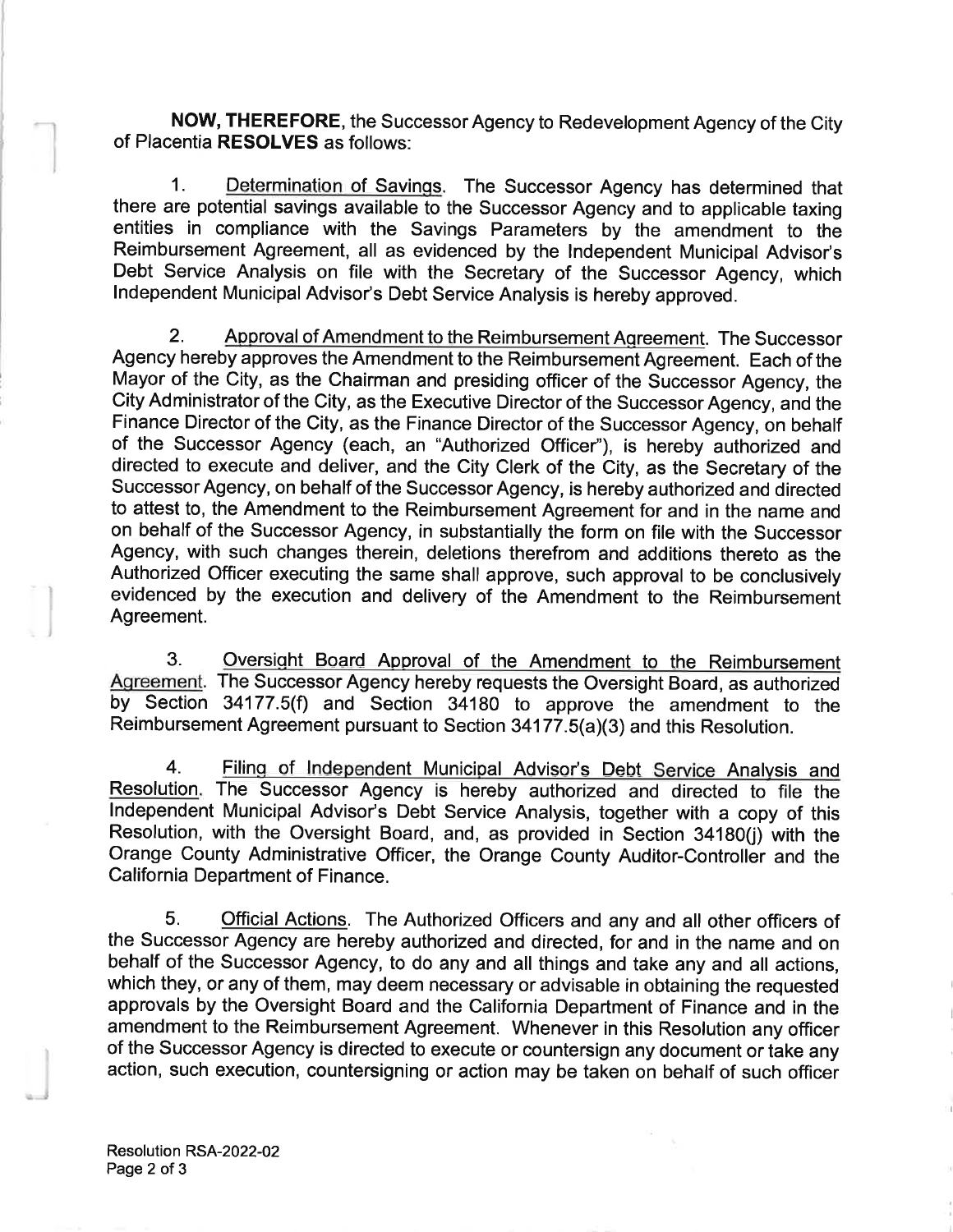by any person designated by such officer to act on his or her behalf in the case such officer is absent or unavailable.

6. Effective Date. This Resolution shall take effect from and after the date of approval and adoption thereof.

PASSED, APPROVED AND ADOPTED by the Successor Agency to Redevelopment Agency of the City of Placentia at a special meeting held on the 12th day of April, 2022, by the following vote:

Rhonda Shader, Chaintlay



Attest:

By Kobed Shekome

Robert S. McKinnell, Secretary

I, Robert McKinnell, Secretary of the Successor Agency to the Redevelopment Agency of the City of Placentia do hereby certify that the foregoing Resolution No. RSA-2022-021 was adopted at a Special meeting of the City Council acting as the Successor Agency to the Redevelopment Agency of the City of Placentia held on the 12<sup>th</sup> day of April 2022 by the following vote:

| AYES:<br>NOES:<br>ABSENT: | Councilmembers: None<br>Councilmembers: Wanke | Councilmembers: Green, Smith, Yamaguchi, Shader |
|---------------------------|-----------------------------------------------|-------------------------------------------------|
| ABSTAIN:                  | Councilmembers: None                          |                                                 |

Robert Mellewrell

Robert McKinnell, Agency Secretary

**APPROVED AS TO FORM:** 

Christian L. Bettenhausen, General Counsel

Resolution RSA-2022-02 Page 3 of 3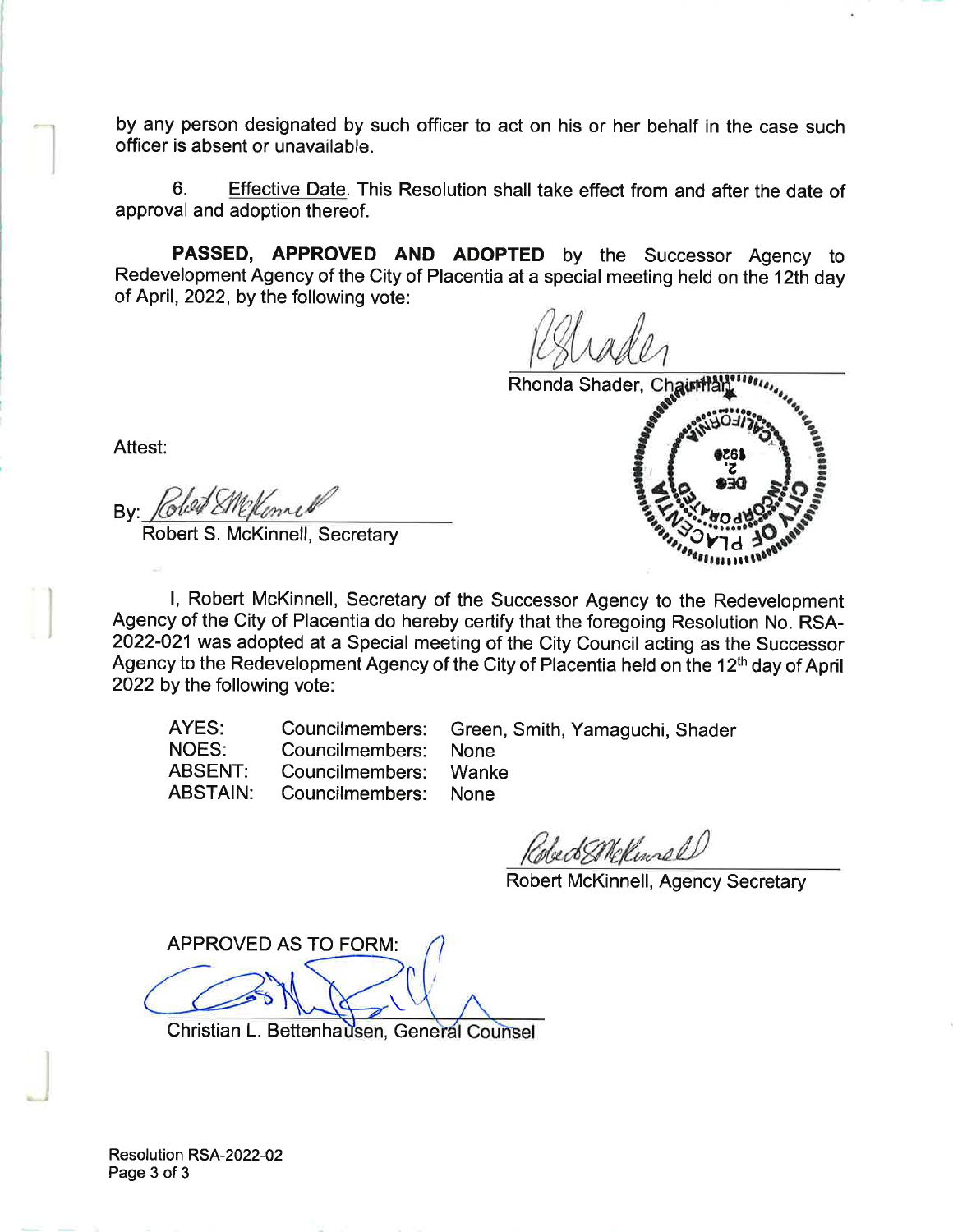# **AMENDMENT TO AMENDED AND RESTATED REIMBURSEMENT AGREEMENT**

**by and between**

# **CITY OF PLACENTIA**

**and**

# **SUCCESSOR AGENCY TO REDEVELOPMENT AGENCY OF THE CITY OF PLACENTIA**

**Dated as of \_\_\_\_\_\_\_\_\_ 1, 2022**

4894-2962-6395.1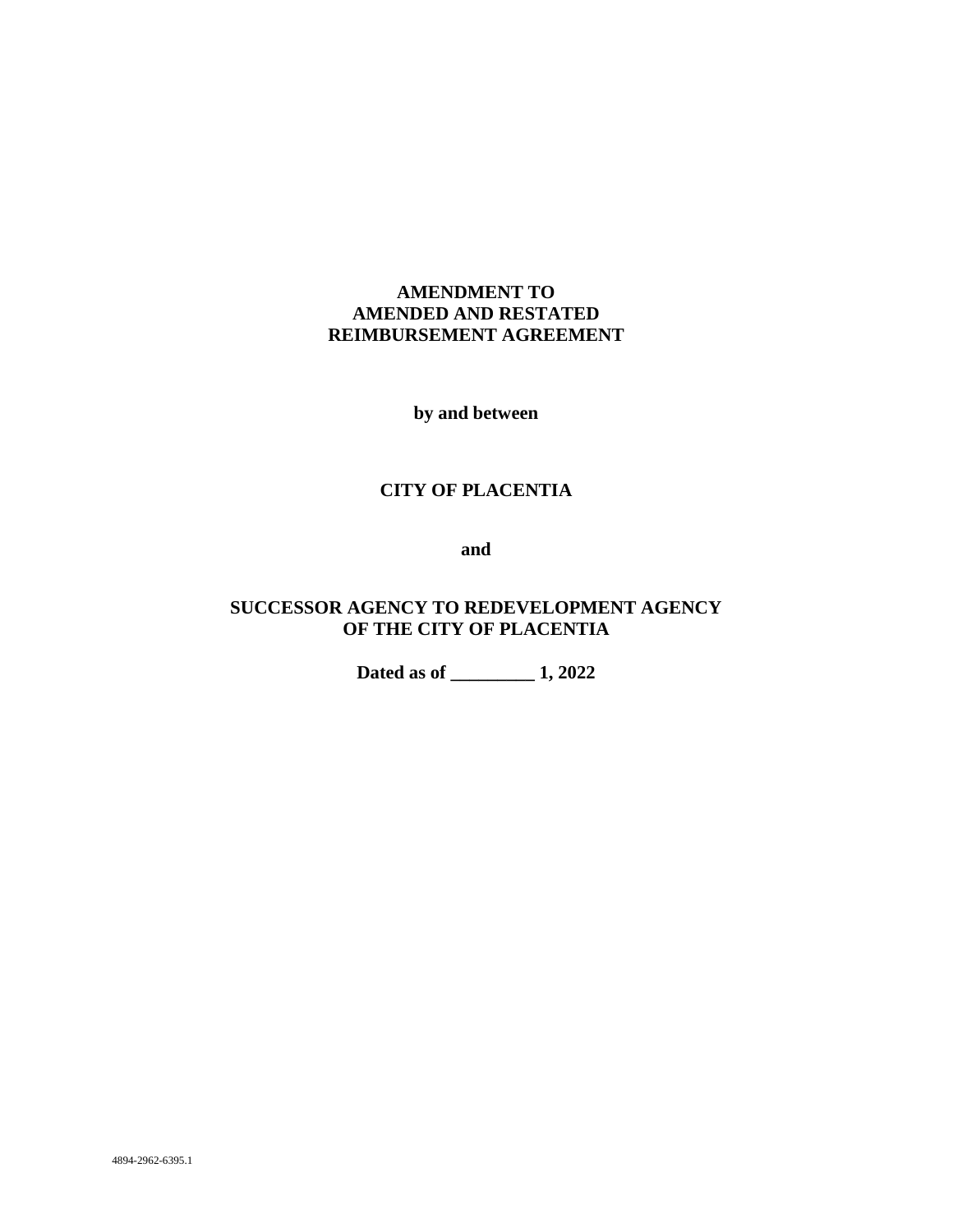# **TABLE OF CONTENTS**

### Page

### PART<sub>1</sub> PARTICULAR AMENDMENTS

# PART<sub>2</sub> **MISCELLANEOUS**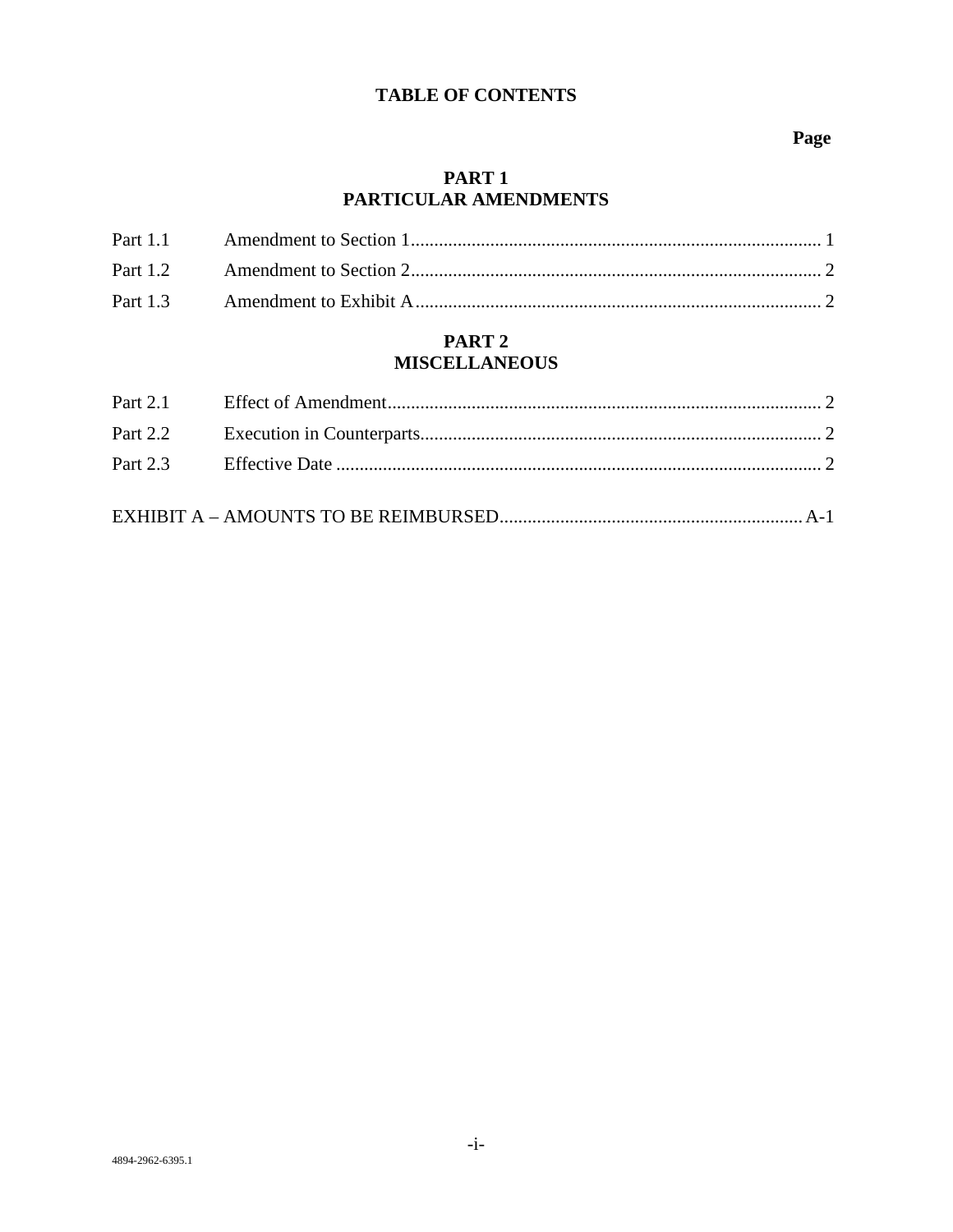### **AMENDMENT TO AMENDED AND RESTATED REIMBURSEMENT AGREEMENT**

**THIS AMENDMENT TO AMENDED AND RESTATED REIMBURSEMENT AGREEMENT** (this "Amendment") executed and entered into as of 1, 2022, is by and between the SUCCESSOR AGENCY TO THE REDEVELOPMENT AGENCY OF THE CITY OF PLACENTIA, a successor agency to the Redevelopment Agency of the City of Placentia (the "Successor Agency"), and the CITY OF PLACENTIA, a charter city organized and existing under and by virtue of the laws of the State of California (the "City").

#### **RECITALS**

**WHEREAS,** the City and the Redevelopment Agency of the City of Placentia (the "Former Agency") previously entered into that certain Amended and Restatedment Reimbursement Agreement, dated as November 1, 2003 (the "Reimbursement Agreement"), pursuant to which the Former Agency pledged tax increment revenues to reimburse the City for all lease payments made by the City under the Lease Agreement, dated as of November 1, 2003 (the "2003 Lease"), by and between the City and the Former Agency, related to the City's Certificates of Participation (2003 Refunding and Improvement Project) (the "2003 COPs"); and

**WHEREAS,** the City intends to refinance the 2003 COPs to lower the lease payments payable under the 2003 Lease; and

**WHEREAS,** in connection with the refinancing of the 2003 COPs, the City and Municipal Finance Corporation will enter into a Lease Agreement (the "2022 Lease Agreement");

**WHEREAS,** the City and the Successor Agency desire to amend the Reimbursement Agreement to allow for continued reimbursement of lease payments payable under the 2022 Lease Agreement; and

**WHEREAS**, all acts, conditions and things required by law to exist, to have happened and to have been performed precedent to and in connection with the execution and entering into of this Amendment do exist, have happened and have been performed in regular and due time, form and manner as required by law, and the parties hereto are now duly authorized to execute and enter into this Amendment;

**NOW, THEREFORE**, in consideration of the mutual covenants hereinafter contained, the parties hereto agree as follows:

### **PART 1**

### **PARTICULAR AMENDMENTS**

**Part 1.1 Amendment to Section 1.** Section 1 of the Reimbursement Agreement is hereby amended to include the following definition: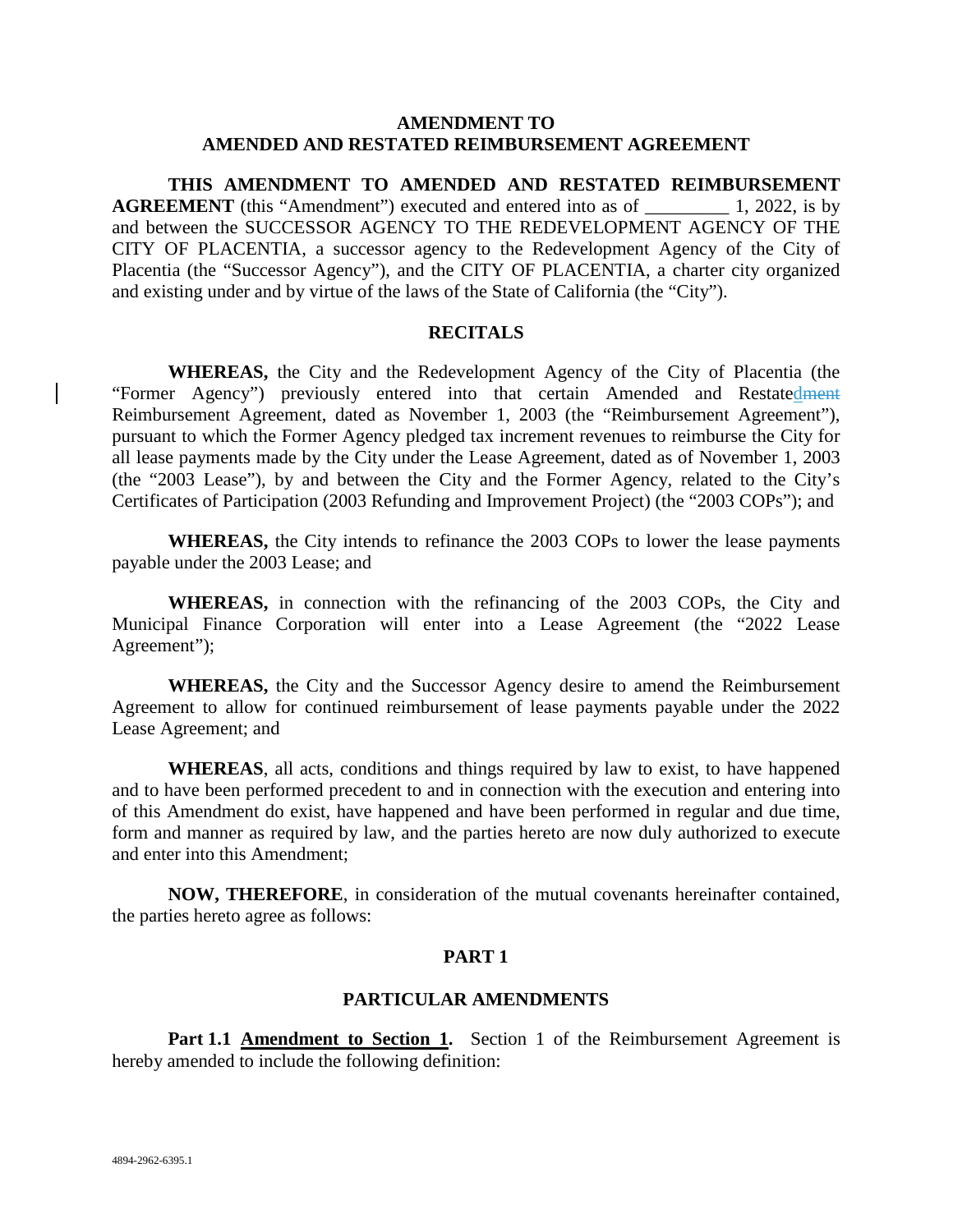"2022 Lease Agreement" means that Lease Agreement, by and between the City and Municipal Finance Corporation, recorded on \_\_\_\_\_\_\_, 2022 as Instrument No. \_\_\_\_\_\_\_\_\_ in the official records of the County of Orange.

Part 1.2 Amendment to Section 2. All references to November 2003 Lease shall be changed to 2022 Lease Agreement.

Part 1.3 **Amendment to Exhibit A.** Exhibit A of the Reimbursement Agreement is hereby replaced with Exhibit A of this Amendment.

### **PART 2**

### **MISCELLANEOUS**

**Part 2.1 Effect of Amendment.** This Amendment and all of the terms and provisions herein contained shall form part of the Reimbursement Agreement as fully and with the same effect as if all such terms and provisions had been set forth in the Reimbursement Agreement. The Reimbursement Agreement is hereby ratified and confirmed and shall continue in full force and effect in accordance with the terms and provisions thereof, as heretofore amended and supplemented, and as amended and supplemented hereby. If there shall be any conflict between the terms of this Amendment and the terms of the Reimbursement Agreement (as in effect on the day prior to the effective date of this Amendment), the terms of this Amendment shall prevail.

**Part 2.2 Execution in Counterparts.** This First Amendment may be executed in several counterparts, each of which shall be deemed an original, and all of which shall constitute but one and the same instrument.

**Part 2.3 Effective Date.** This Amendment shall become effective upon the effective date of the 2022 Lease Agreement.

[Remainder of Page Intentionally Left Blank]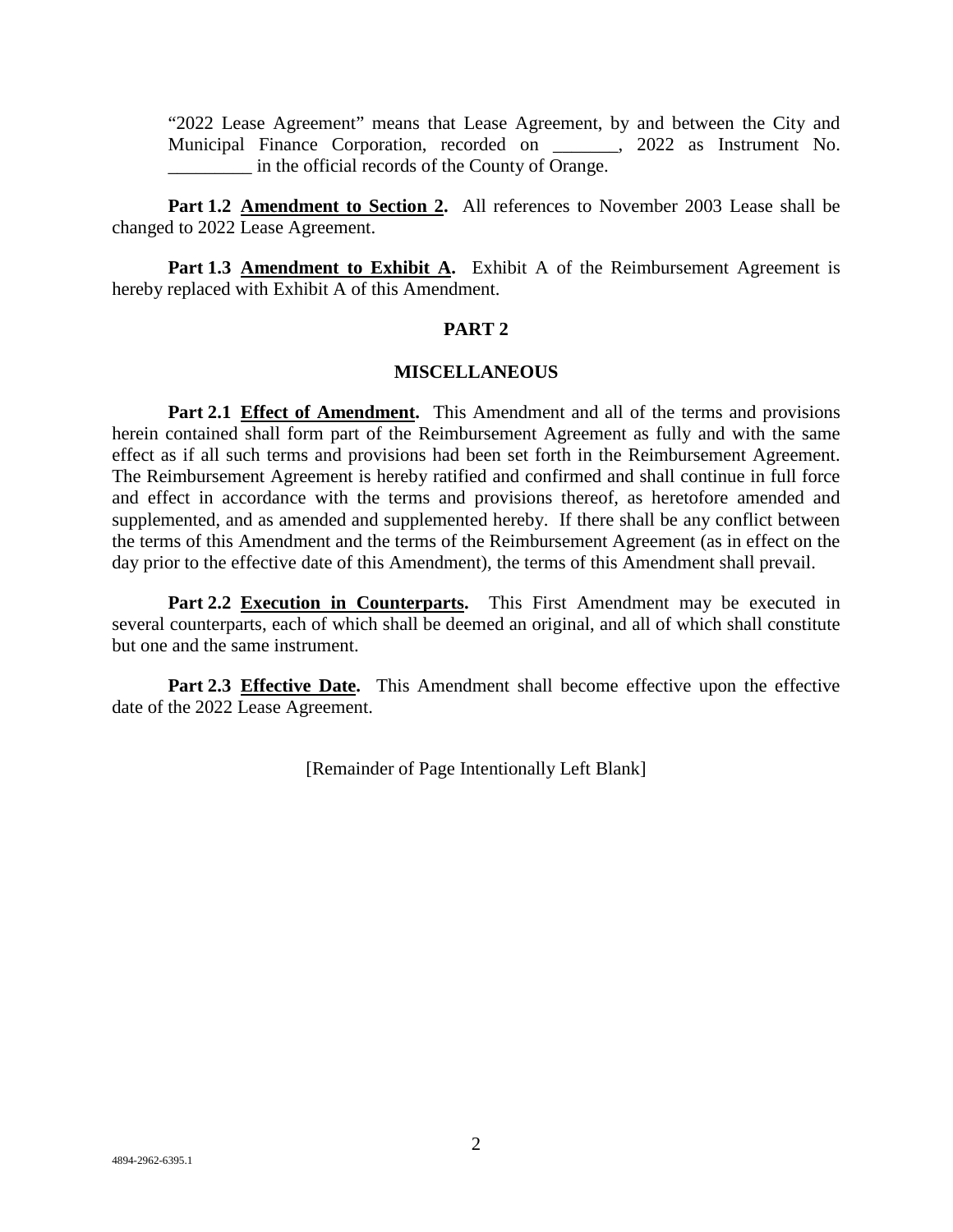**IN WITNESS WHEREOF,** the Successor Agency and the City have caused this Amendment to be executed by their respective officers thereunto duly authorized, all as of the day and year first above written.

# **SUCCESSOR AGENCY TO THE REDEVELOPMENT AGENCY OF THE CITY OF PLACENTIA**

By:

Executive Director

# **CITY OF PLACENTIA**

By:

City Administrator